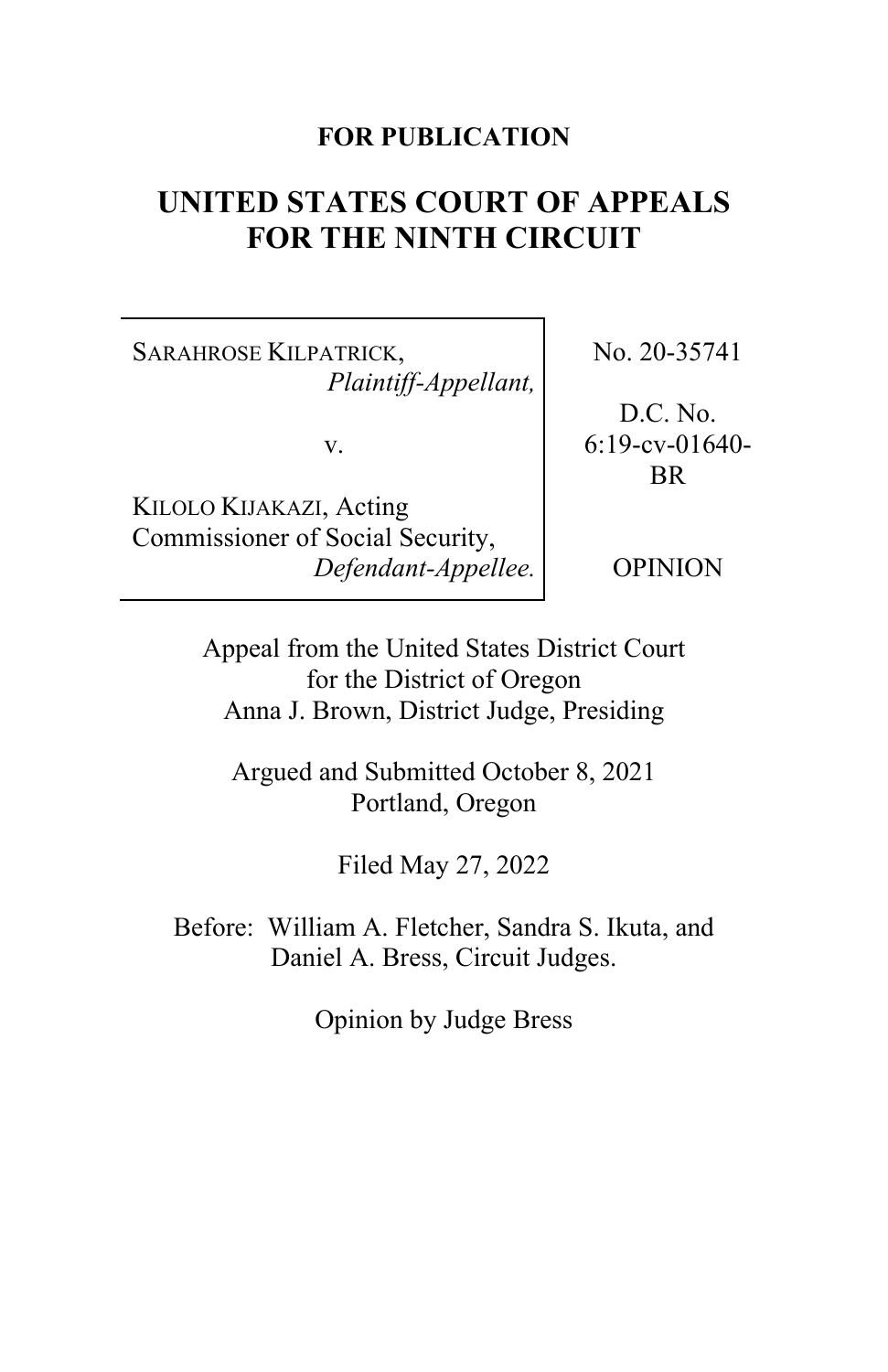## **SUMMARY[\\*](#page-1-0)**

### **Social Security**

The panel affirmed the district court's judgment upholding the Commissioner of Social Security's denial of a claimant's application for Social Security disability benefits.

In accordance with Social Security Act regulations, an administrative law judge ("ALJ") is entitled to rely on a vocational expert's testimony to support a finding that the clamant can perform occupations that exist in significant numbers in the national economy. *See* 20 C.F.R. §§ 416.960(b)(2), 416.966(e). Relying on *Buck v. Berryhill*, 869 F.3d 1040, 1052 (9th Cir. 2017), the claimant argued that because her counsel filed a post-hearing submission that provided different national job numbers than the VE, "the ALJ was required to consider the conflicting information about job numbers and resolve any conflicts." *Id*.

The panel held that the claimant read *Buck* too broadly, and *Buck* did not create the categorical obligation that claimant sought to impose. To engage in meaningful review of a disability claim, an ALJ may not ignore significant probative evidence that bears on the disability analysis, but an ALJ need not discuss all evidence that was presented. Unlike in *Buck*, claimant's attorney did not replicate the VE's methodology, and claimant's different approach led to different numbers. There is no basis to conclude that these results qualified as significant probative evidence that the ALJ was required to address. Claimant's attorney had no

<span id="page-1-0"></span>**<sup>\*</sup>** This summary constitutes no part of the opinion of the court. It has been prepared by court staff for the convenience of the reader.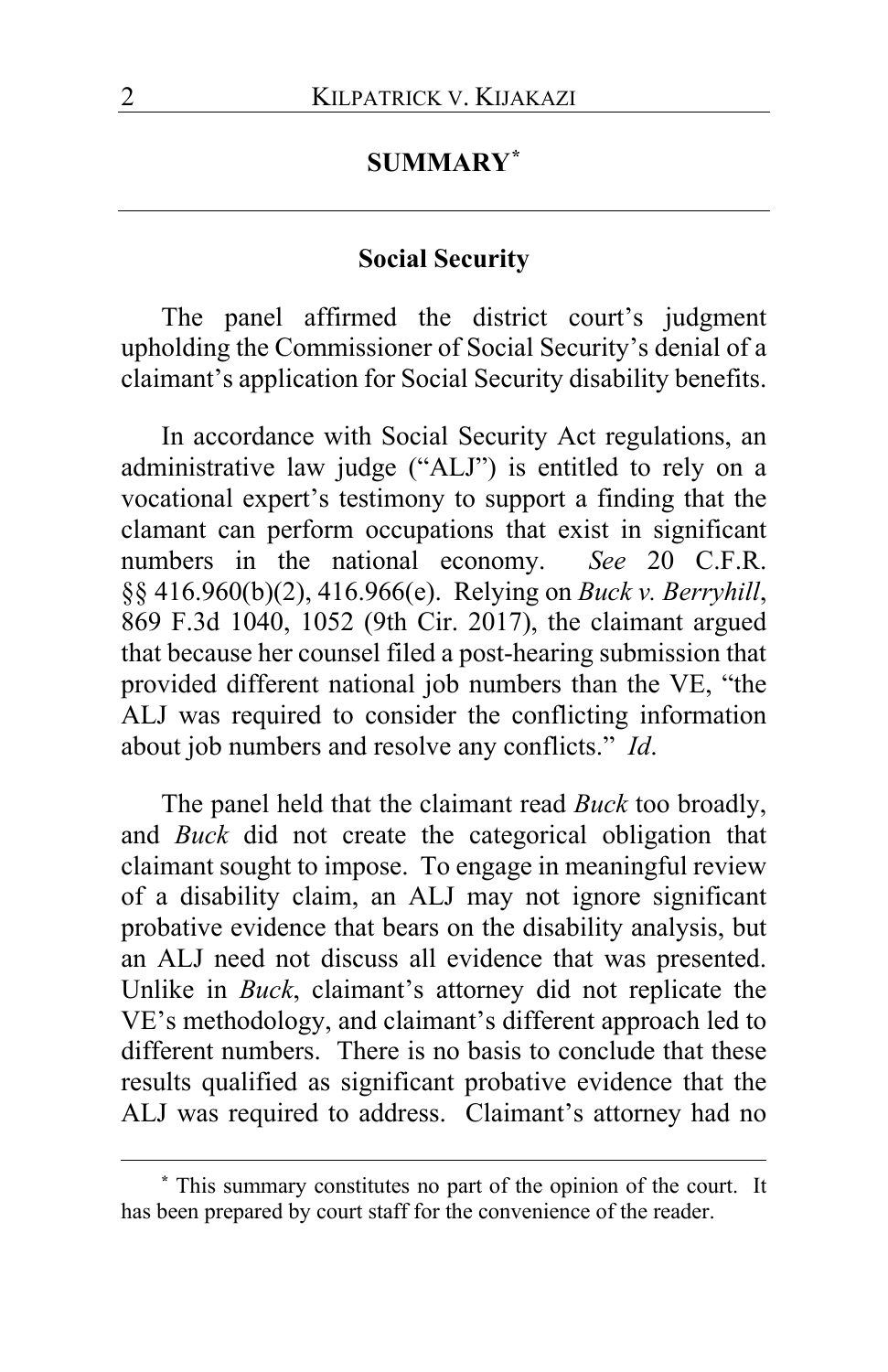identified expertise in calculating job figures in the national economy.

Claimant also argued that the ALJ's failure to resolve the conflict between job number estimates violated the Social Security Administration's procedural requirements. The panel held that this argument lacked merit. Under Social Security Ruling 00-4p, ALJs must identify and obtain a reasonable explanation for any conflicts between occupational evidence provided by VEs and information in the Dictionary of Occupational Titles (DOT). No such error occurred here where the ALJ specifically asked the VE whether his testimony conflicted with the DOT, and the VE confirmed it did not.

## **COUNSEL**

Christopher H. Dellert (argued), Dellert Baird Law Offices PLLC, University Place, Washington, for Plaintiff-Appellant.

Christopher Brackett (argued), Special Assistant United States Attorney; Lisa Goldoftas, Assistant Regional Counsel; Mathew W. Pile, Regional Chief Counsel, Seattle Region X; Renata Gowie, Civil Division Chief; Scott Erik Asphaug, Acting United States Attorney; Office of the General Counsel, Social Security Administration, Seattle, Washington; for Defendant-Appellee.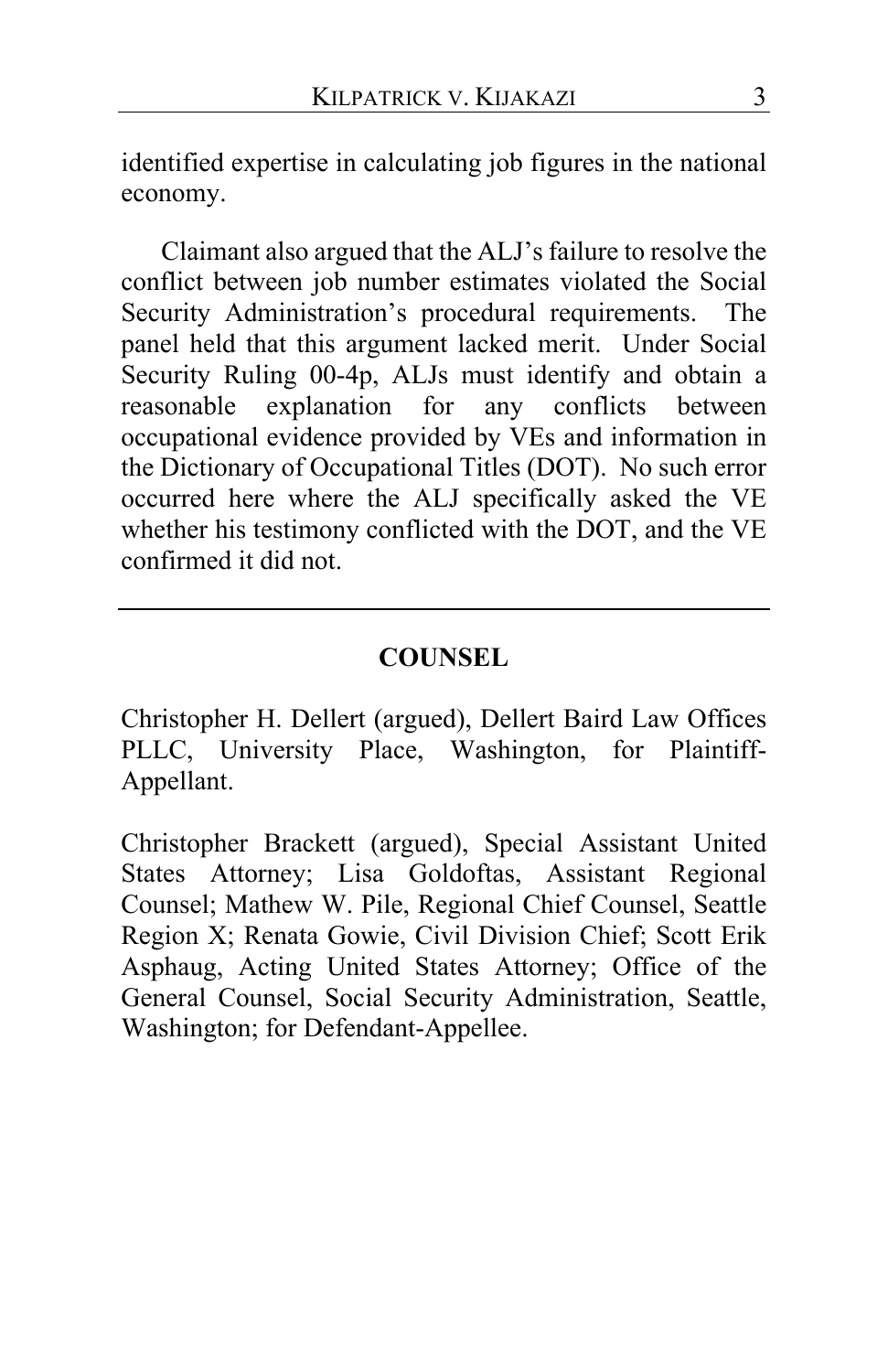#### **OPINION**

BRESS, Circuit Judge:

In denying Sarahrose Kilpatrick's request for Social Security disability benefits, an Administrative Law Judge (ALJ) relied on the testimony of a vocational expert to conclude that a person with Kilpatrick's limitations, age, education, and work experience could still perform jobs that exist in significant numbers in the national economy. On appeal, Kilpatrick claims that the ALJ erred in not addressing competing job numbers that her counsel provided using his own methodology. We have held in the context of similar challenges to ALJ decisions that an ALJ need only explain his rejection of significant probative evidence. We hold here that this same standard applies to the ALJ's consideration of competing job numbers that conflict with those provided by a vocational expert. Because Kilpatrick's counsel's submission did not qualify as significant probative evidence, the ALJ was not required to address it. We thus affirm the judgment of the district court upholding the denial of benefits.

I

In 2015, Kilpatrick, then age 35, applied for disability insurance benefits and Supplemental Social Security Income under the Social Security Act. She alleged she was disabled due to physical impairments, including lumbar degenerative disc disease, obesity, and carpal tunnel syndrome. In February 2016, and later, upon reconsideration in July 2016, the Commissioner of Social Security denied Kilpatrick's claims, concluding she was not disabled.

Kilpatrick requested a hearing before an ALJ, which took place in July 2018. Kilpatrick testified at the hearing,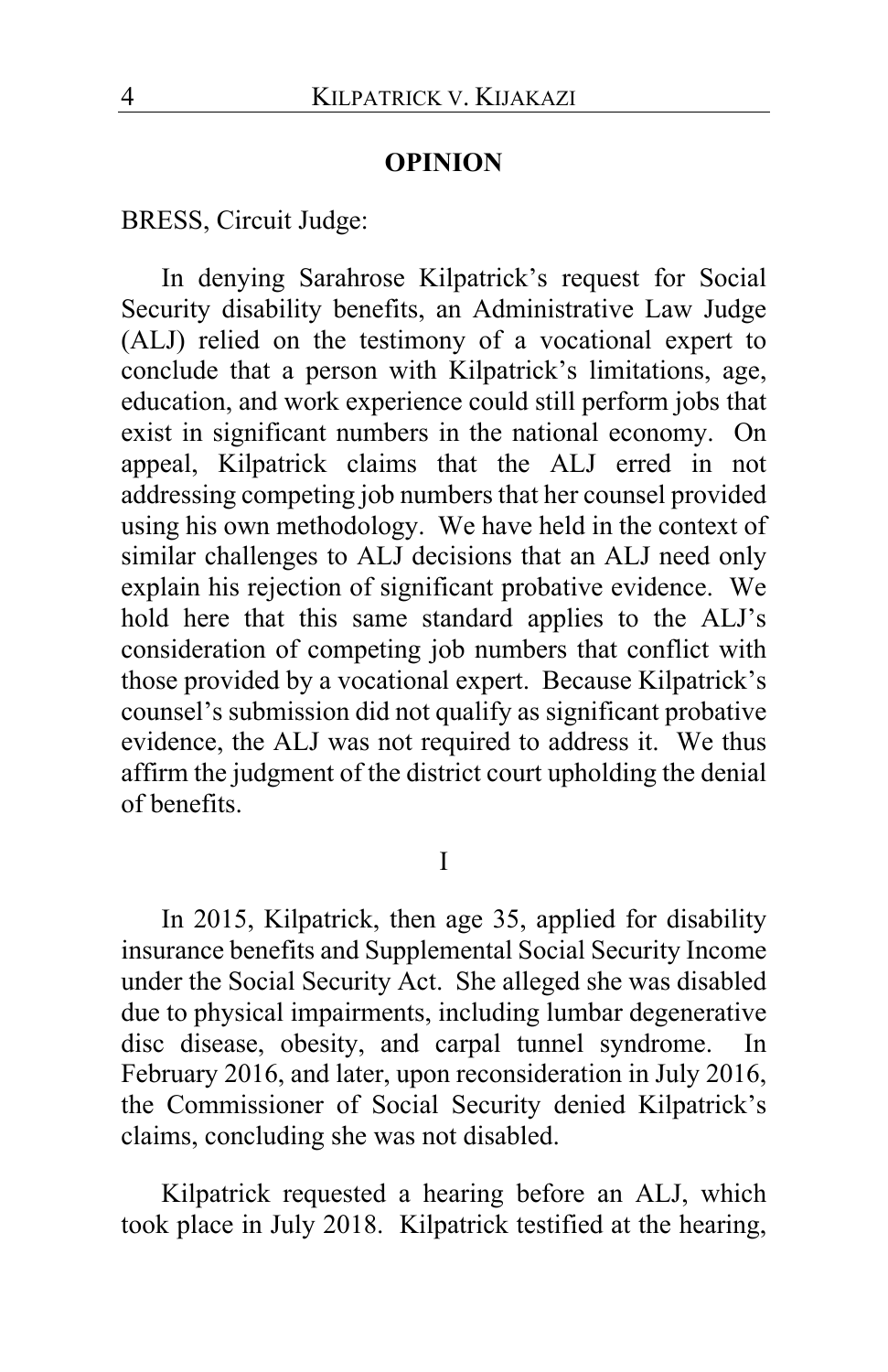where she was represented by her counsel, Timothy Anderson. The ALJ also heard testimony from D.T. North, an impartial and neutral vocational expert, or "VE." North, who had over a decade of professional experience, was certified as an expert by the American Board of Vocational Experts, had published on disability management, and held a Master of Science degree in Organizational Development. Kilpatrick's attorney stipulated to North's qualifications.

The ALJ asked North whether any jobs existed in significant numbers in the national economy that an individual with Kilpatrick's limitations, age, education, and work experience could perform. North identified three such representative jobs: (1) usher, with an estimated 64,000 jobs nationally; (2) children's attendant, with an estimated 50,000 jobs nationally; and (3) sandwich board carrier, with an estimated 9,500 jobs nationally.

North testified that he had experience analyzing these jobs and that his testimony was consistent with the Dictionary of Occupational Titles (DOT). The DOT is a detailed volume published by the Department of Labor that contains descriptions of occupations that exist in the national economy, while identifying the required skill level and physical requirements for each occupation. *See* C. Kubitschek & J. Dubin, *Social Security Disability Law & Procedure in Federal Court* § 3:93 (2021); *Gutierrez v. Colvin*, 844 F.3d 804, 807 (9th Cir. 2016); *see also Zavalin v. Colvin*, 778 F.3d 842, 845–46 (9th Cir. 2015) (describing the DOT as the Commissioner's "'primary source of reliable job information' regarding jobs that exist in the national economy") (quoting *Terry v. Sullivan*, 903 F.2d 1273, 1276 (9th Cir. 1990)).

In response to Anderson's cross-examination, North explained his methodologies, including his use of a software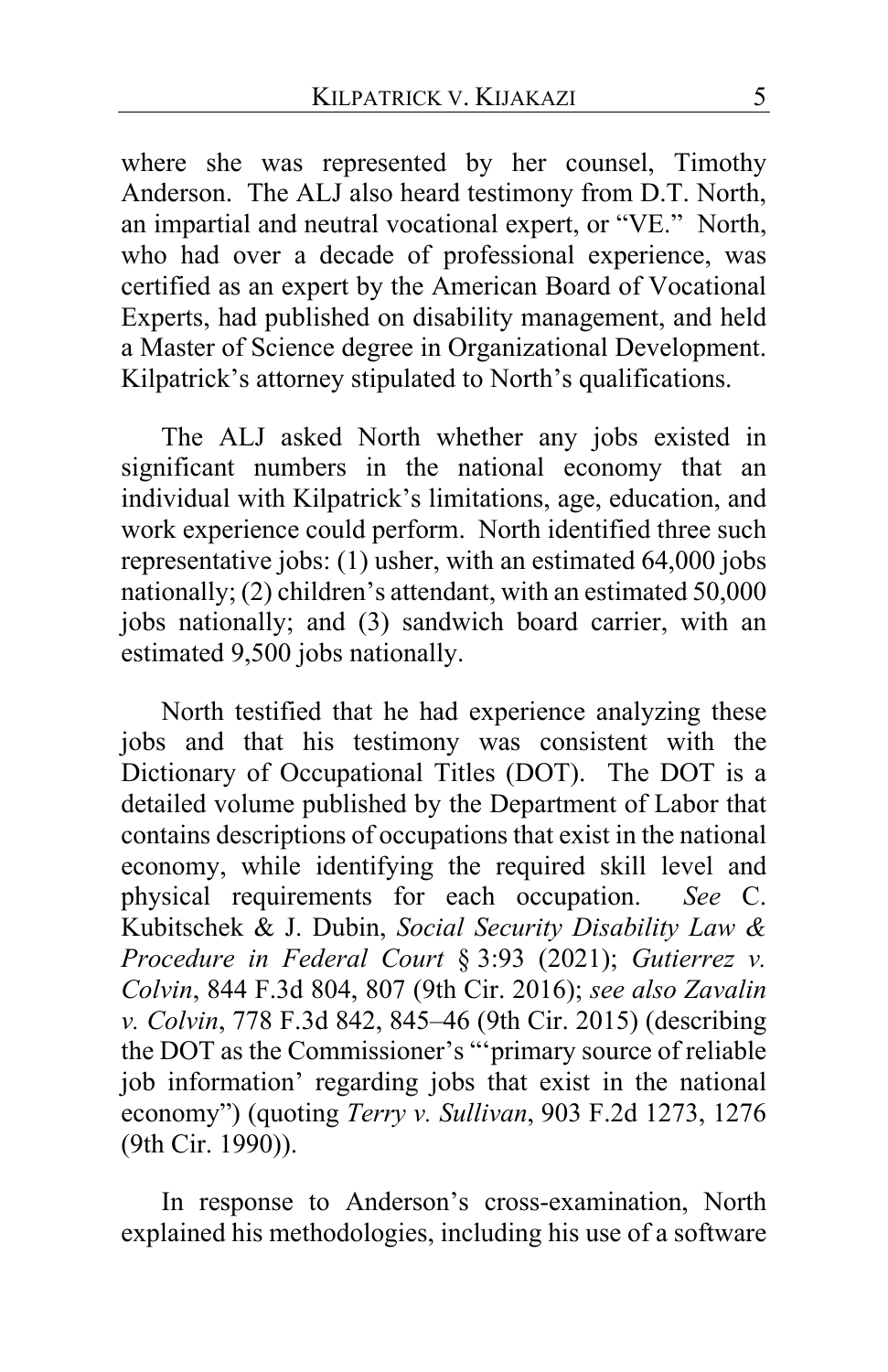program, for identifying the number of jobs in the national economy for each of the representative occupations that he determined a person like Kilpatrick could perform. North also explained that he had limited his estimated job numbers to full-time positions only. Nevertheless, Anderson still questioned whether North's job numbers were correct. The ALJ permitted Anderson to submit a post-hearing brief on the issue within ten days.

Sixteen days later, Anderson submitted a letter objecting to North's calculations and maintaining that, in the national economy, there were in fact only 6,080 full-time usher positions, 6,080 full-time children's attendant positions, and 3,115 full-time sandwich board carrier positions. To arrive at these numbers, Anderson relied on 2011 data published by the Department of Labor in its Occupational Employment Statistics ("OES"). The OES is a source of national job numbers, although it is not directly correlated to the DOT. *See Chavez v. Berryhill*, 895 F.3d 962, 965–66 (7th Cir. 2018). In his letter, Anderson acknowledged that his estimates were not based on "the specific job DOT number which is commonly reported by the vocational expert."

To obtain his competing job numbers, Anderson employed what he termed the "straight-line method." Anderson began with the number of jobs in each OES occupation group, divided it by the number of DOT occupations within that group, then multiplied that by the percentage of full-time jobs for the larger OES group. For example, for the usher position, Anderson wrote: "Usher – National OES - 105,560 ---- 5 DOTs within OES 105,560 /  $5 = 21,112$  jobs. Only 28.8% is full-time. ----- 21,112 x  $28.8\% = 6,080$  jobs nationally." In other words, the OES showed there were 105,560 jobs nationwide in the occupation group of "Usher," and that occupation group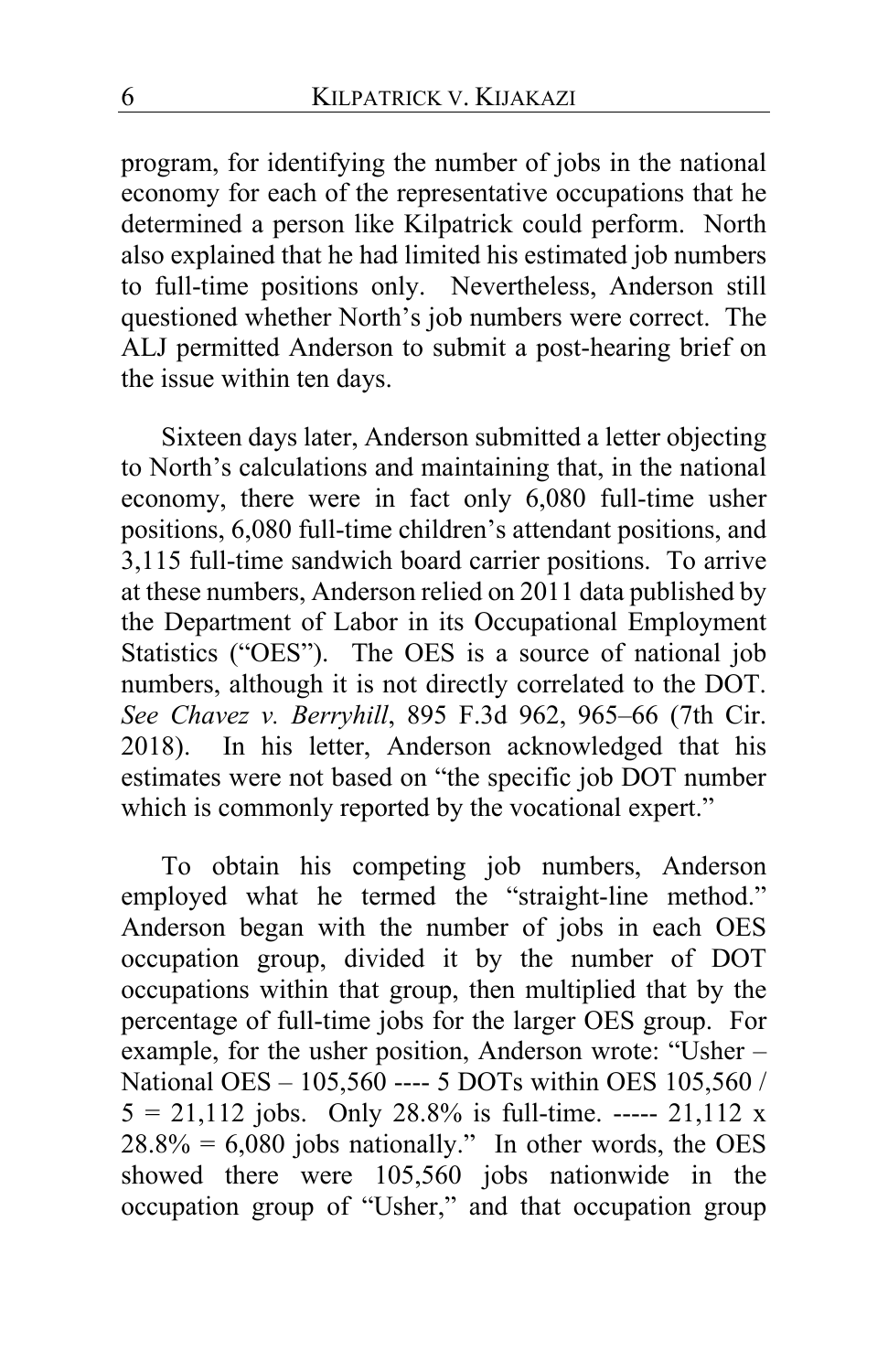includes five DOT occupations. Without any information on the number of jobs associated with each of the five occupations, Anderson divided the 105,560 jobs in the Usher group equally by five, estimating 21,112 jobs for each DOT occupation in the group. Because only 28.8 percent of jobs in the OES Usher group are full-time positions, Anderson estimated that only 28.8 percent of the 21,112 jobs in each of the five DOT occupations were full-time, and therefore concluded that each of the five DOT occupations had 6,080 full-time jobs. Anderson acknowledged that his "straightline method" "may not be completely accurate," but claimed it was "the best we can do with the data we have available." The lower job figures calculated with this method, Kilpatrick argued, were not "significant" enough in number, and thus did not preclude a disability determination.

On September 6, 2018, the ALJ issued a decision finding that Kilpatrick was not disabled. In making this determination, the ALJ followed the Social Security Act's required five-step sequential evaluation process. 20 C.F.R.  $§$  404.1520(a)(4). At step one, the ALJ determined that since Kilpatrick's alleged disability onset date of February 12, 2015, Kilpatrick had not engaged in "substantial gainful activity." 20 C.F.R. § 404.1520(a)(4)(i). At step two, the ALJ found that Kilpatrick's lumbar degenerative disease, obesity, and carpal tunnel syndrome were severe medical impairments. *Id.* § 404.1520(a)(4)(ii). At step three, the ALJ found that Kilpatrick's impairments did not equal any listing, and that she was therefore not per se disabled. *Id.* § 404.1520(a)(4)(iii).

At step four, the ALJ examines the claimant's symptoms and decides if her "residual functional capacity" permits her to perform any past relevant work. *Id.*  $\frac{2}{3}$  404.1520(a)(4)(iv). The ALJ concluded that Kilpatrick could perform "light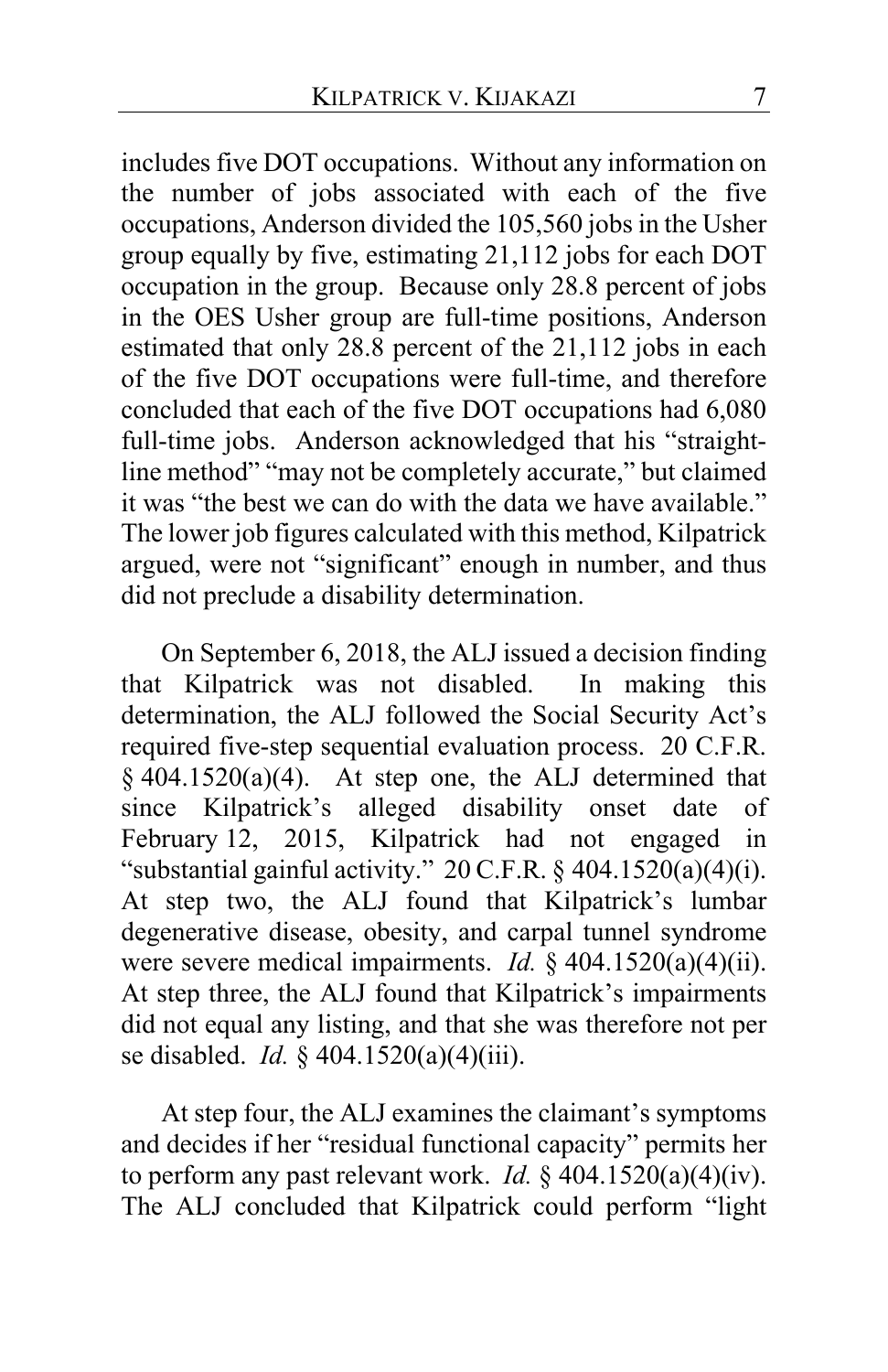work," which included "lift[ing] 20 pounds occasionally and 10 pounds frequently" and certain time standing or walking, with regular breaks. But the ALJ found that Kilpatrick's residual functional capacity precluded her from performing any of her relevant past work.

The ALJ thus proceeded to step five, where the burden shifts to the Commissioner to prove that the claimant can perform a significant number of jobs that exist in the national economy given the claimant's residual functional capacity, age, education, and work experience. 20 C.F.R. §§ 404.1520(a)(4)(v), 404.1560(c); *Ford v. Saul*, 950 F.3d 1141, 1149 (9th Cir. 2020). Here, the ALJ relied on the VE's testimony that notwithstanding Kilpatrick's limitations, she could still "perform the requirements of representative occupations such as usher . . . children's attendant . . . and sandwich board carrier," which the ALJ found existed in significant numbers in the national economy. Thus, the ALJ concluded that Kilpatrick was not disabled. Earlier in his decision, the ALJ noted that he had received Anderson's post-hearing submission and had admitted it into evidence. But the ALJ did not comment on that submission further.

The Appeals Council denied Kilpatrick's request for review. The district court then affirmed the Commissioner's denial of benefits. This appeal followed.

#### II

We "review the district court's order affirming the ALJ's denial of social security benefits de novo, and will disturb the denial of benefits only if the decision contains legal error or is not supported by substantial evidence." *Lambert v. Saul*, 980 F.3d 1266, 1270 (9th Cir. 2020) (quoting *Tommasetti v. Astrue*, 533 F.3d 1035, 1038 (9th Cir. 2008)). Kilpatrick principally argues that the ALJ committed legal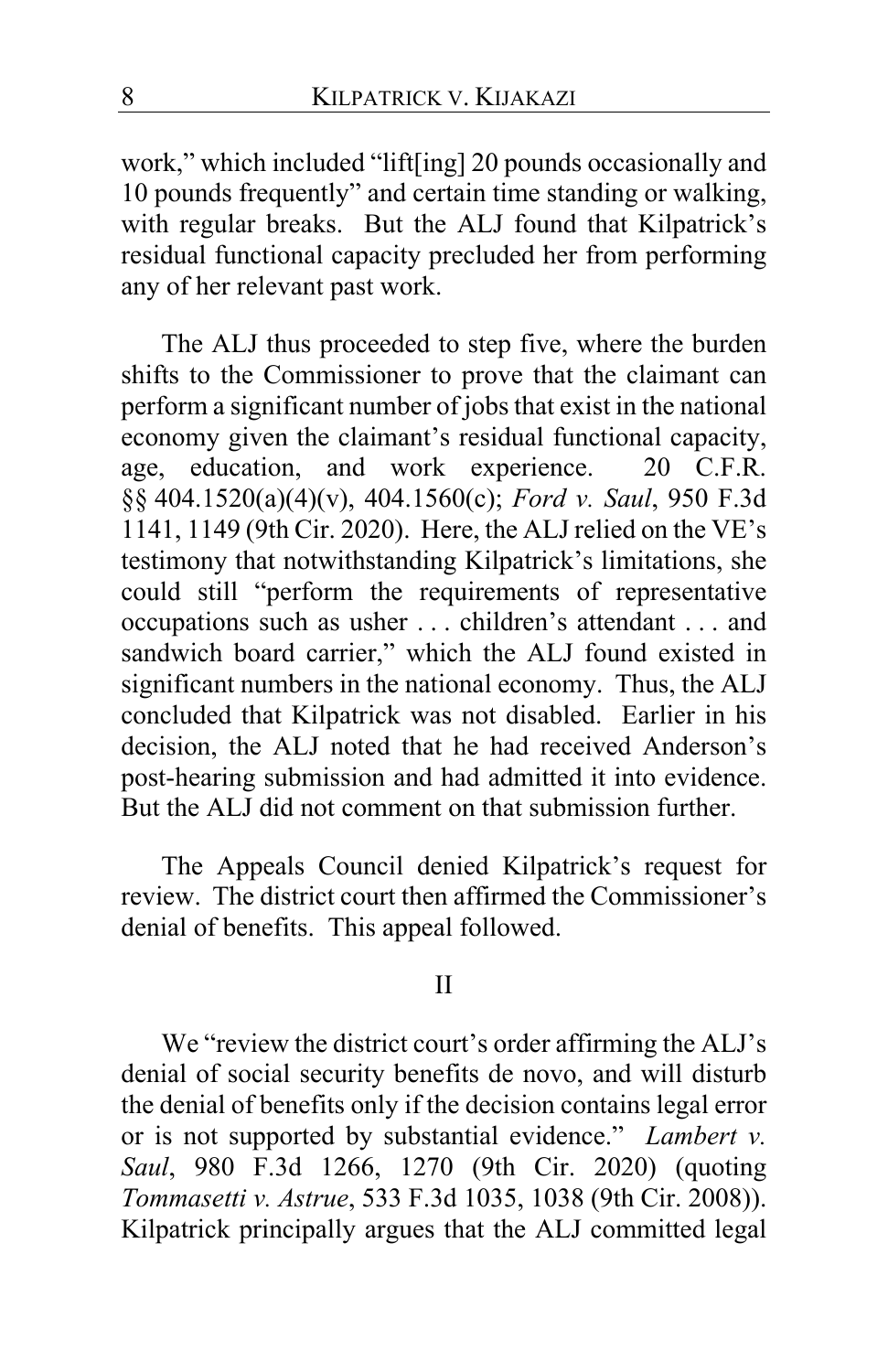error by crediting the VE's testimony about the number of jobs that exist in the national economy that Kilpatrick could perform, without assessing the competing job numbers that Anderson advanced in his post-hearing submission. Kilpatrick further argues that because the ALJ did not resolve this alleged inconsistency, we cannot discern on appeal whether substantial evidence supports the ALJ's determination at step five.

To evaluate Kilpatrick's argument, it helps to have some understanding of a VE's role in the step-five component of a Social Security disability proceeding. At step five, as we have noted, the ALJ is tasked with determining whether a person with the claimant's limitations, age, education, and experience can perform occupations that "exist in significant numbers in the national economy." 20 C.F.R.  $§$  404.1560(c)(1). A VE provides testimony that aids the ALJ in this determination. VEs are professionals who, through their training and experience, have "expertise and current knowledge of working conditions and physical demands of various jobs; knowledge of the existence and numbers of those jobs in the national economy; and involvement in or knowledge of placing adult workers with disabilities into jobs." *Biestek v. Berryhill*, 139 S. Ct. 1148, 1152 (2019) (quotations and alterations omitted); *see also*  Kubitschek & Dubin at § 3:89.

The Social Security Administration (SSA) contracts with VEs to provide "independen[t] and impartial[]" testimony about the physical requirements and prevalence of different jobs in the national economy. Soc. Sec. Admin., Vocational Expert Handbook, 5 (June 2020); *see also Biestek*, 139 S. Ct. at 1152; Kubitschek & Dubin at § 3:89. Due to their specialized knowledge, the SSA recognizes VEs as "reliable sources of occupational information in the evaluation of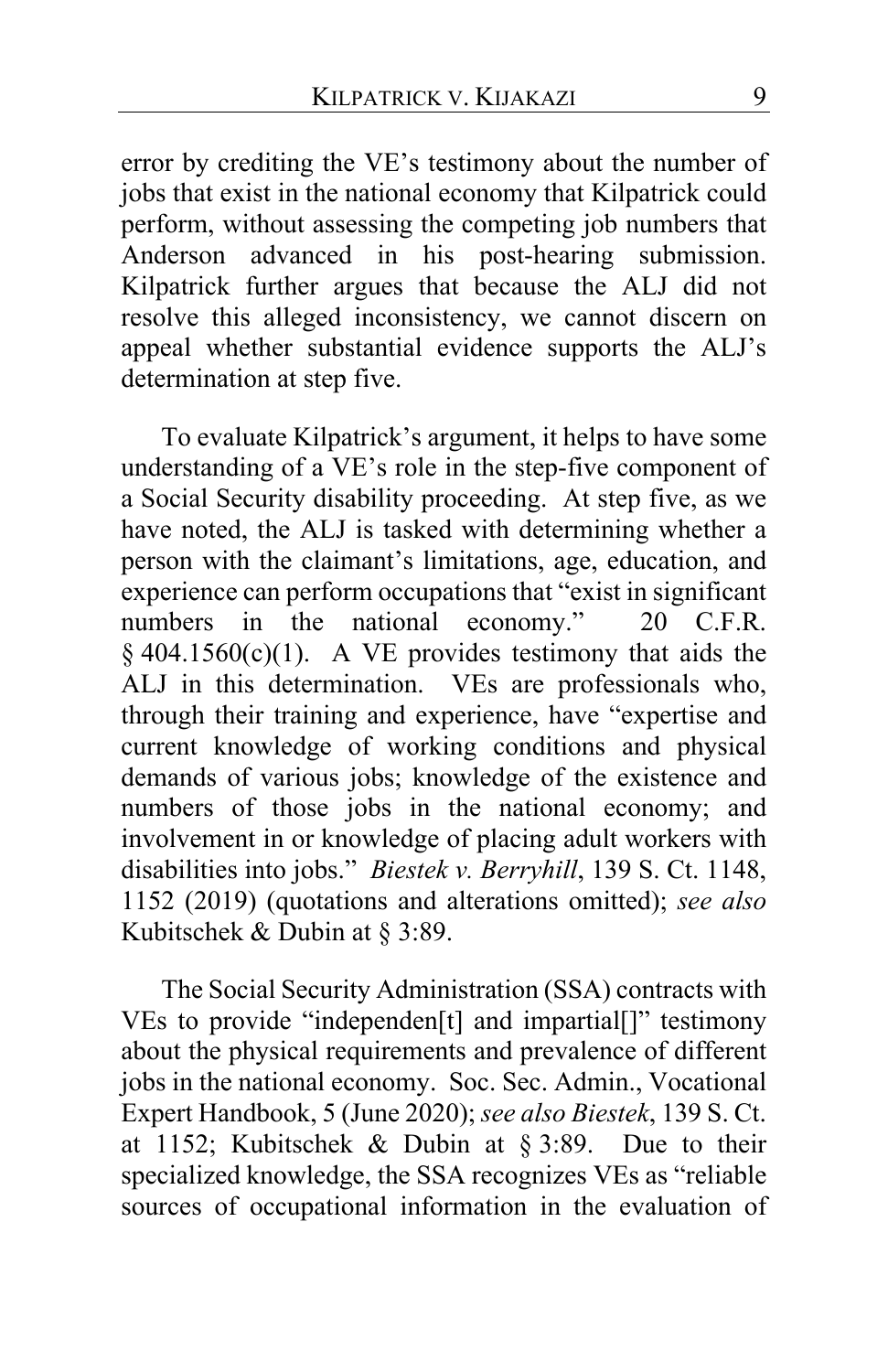disability claims." Social Security Ruling, SSR 00-4p, 65 Fed. Reg. 75760 (2000); *see also* 20 C.F.R. § 416.966(e) (authorizing VE testimony to assist in step-five determinations).

In accordance with Social Security Act regulations, *see*  20 C.F.R. §§ 416.960(b)(2), 416.966(e), an ALJ is entitled to rely on a VE's testimony to support a finding that the claimant can perform occupations that exist in significant numbers in the national economy. *See Ford*, 950 F.3d at 1160; *Tackett v. Apfel*, 180 F.3d 1094, 1100 (9th Cir. 1999). As we have observed, "Given its inherent reliability, a qualified vocational expert's testimony as to the number of jobs existing in the national economy that a claimant can perform is ordinarily sufficient by itself to support an ALJ's step-five finding." *Ford*, 950 F.3d at 1160. Indeed, a VE's expert opinion "may count as substantial evidence even when unaccompanied by supporting data." *Biestek*, 139 S. Ct. at 1155 (rejecting argument that VE testimony could never qualify as substantial evidence when the VE refused to produce her underlying data); *see also Bayliss v. Barnhart*, 427 F.3d 1211, 1218 (9th Cir. 2005) ("A VE's recognized expertise provides the necessary foundation for his or her testimony. Thus, no additional foundation is required.").

But although VE testimony is "inherently reliable," it is "not incontestable." *Buck v. Berryhill*, 869 F.3d 1040, 1051 (9th Cir. 2017). In *Buck*, a VE testified that the claimant could work in the occupations of bottling line attendant, bottle packer, and conveyer belt maker, which had national job numbers of 600,000, 8,800, and 235,000, respectively. *Id.* at 1047. But the claimant's attorneys, "allegedly using the same software program as the VE," came up with very different national job numbers: 231 bottling attendants,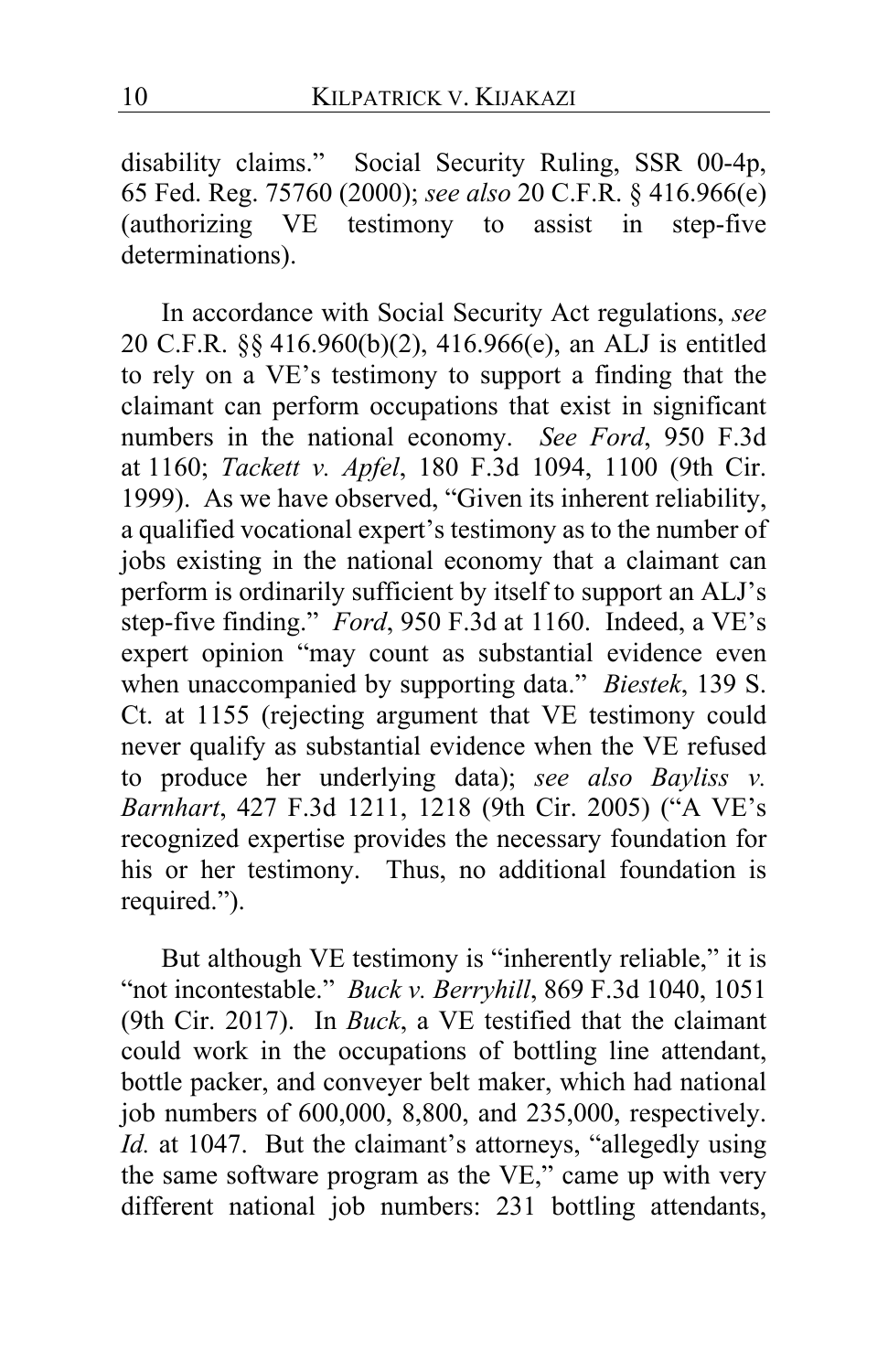2,039 bottle packers, and 26 conveyer belt makers. *Id.* When the claimant attempted to cross-examine the VE on the disparities, the ALJ limited the questioning but allowed the claimant to file a post-hearing submission on the issue. *Id.* The claimant did so, yet the ALJ then did not address the matter in his decision. *Id.*

We held that the ALJ had an obligation to resolve the dispute over the number of representative jobs the claimant could perform. *Id.* at 1052. That was because "the vast discrepancy between the VE's job numbers and those tendered by Buck, presumably from the same source, is simply too striking to be ignored." *Id.* We thus remanded for the ALJ to address the inconsistency. *Id.*

Relying on *Buck*, Kilpatrick argues that because her counsel filed a post-hearing submission that provided different national job numbers than the VE, "the ALJ was required to consider the conflicting information about job numbers and resolve any conflicts." We conclude, however, that Kilpatrick reads *Buck* too broadly, and that *Buck* does not create the categorical obligation that Kilpatrick seeks to impose.

In the context of other challenges to an ALJ's alleged failure to address evidence, we have repeatedly held that an ALJ "need not discuss *all* evidence presented to her. Rather, she must explain why significant probative evidence has been rejected." *Vincent ex rel. Vincent v. Heckler*, 739 F.2d 1393, 1394–95 (9th Cir. 1984) (quotation marks omitted). We have invoked this "significant probative evidence" standard in a variety of contexts in which Social Security claimants contended that an ALJ erred in not addressing a given argument or piece of evidence. *See, e.g.*, *Hiler v. Astrue*, 687 F.3d 1208, 1212 (9th Cir. 2012); *Howard ex rel. Wolff v. Barnhart*, 341 F.3d 1006, 1012 (9th Cir. 2003);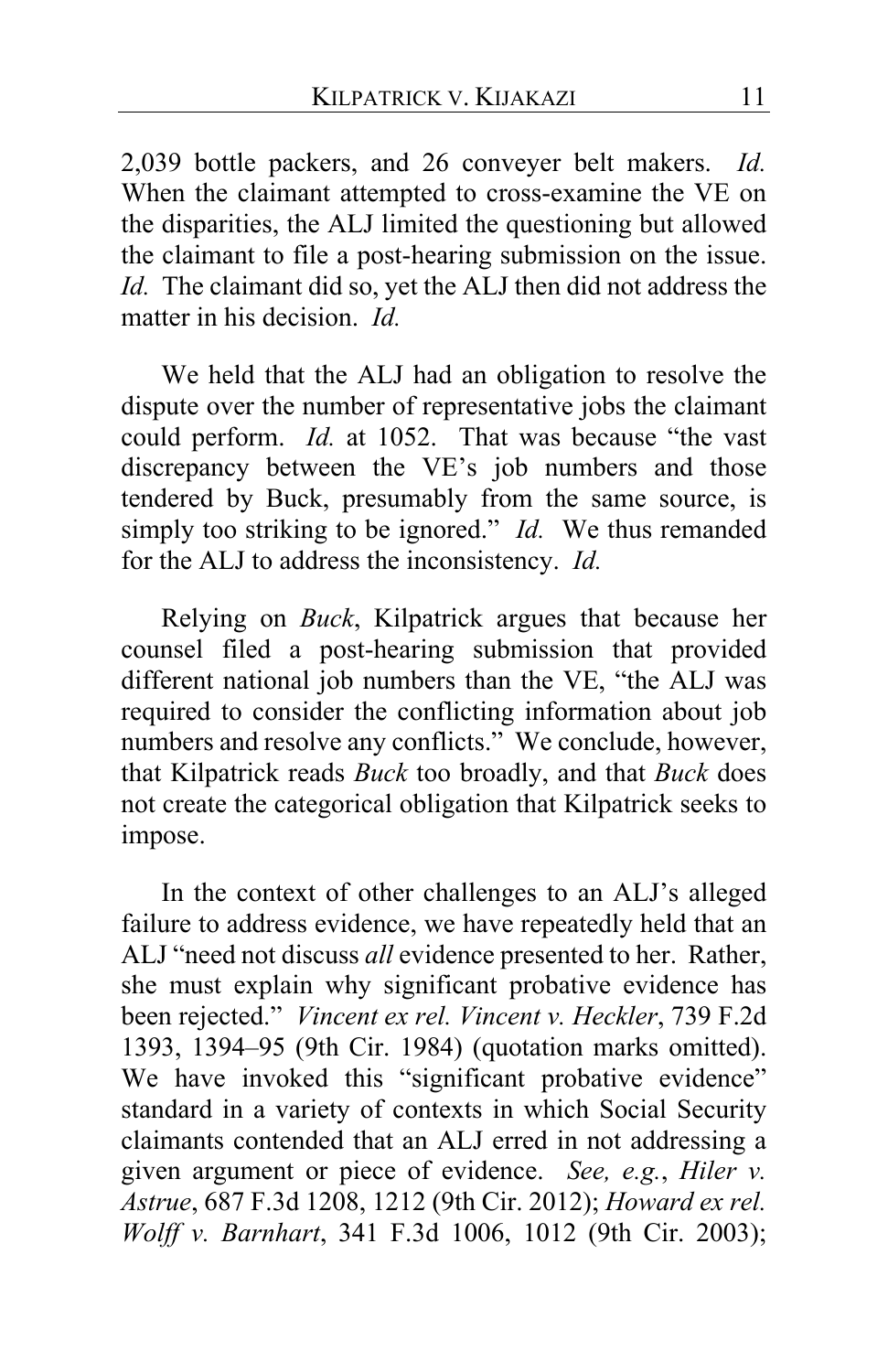*Flores v. Shalala*, 49 F.3d 562, 571 (9th Cir. 1995); *Bellamy v. Sec'y of Health & Human Servs.*, 755 F.2d 1380, 1382 (9th Cir. 1985), *superseded on other grounds by regulation as stated in Lambert*, 980 F.3d at 1268. This standard appropriately captures the competing interests at stake. To engage in meaningful review of a disability claim, an ALJ may not ignore significant probative evidence that bears on the disability analysis. But at the same time, a rule requiring ALJs to address every argument or piece of evidence, however meritless or immaterial, would unduly detain ALJs in their orderly consideration of Social Security disability benefits claims.

There is no reason why our usual "significant probative evidence" standard should not apply in the context of an ALJ being presented with job numbers that conflict with those of a VE. Indeed, Social Security Act regulations already provide that, in determining the number of jobs that exist in the national economy, the SSA "will take administrative notice of *reliable* job information available from various governmental and other publications." 20 C.F.R. § 416.966(d) (emphasis added); *see also Bayliss*, 427 F.3d at 1218 ("An ALJ may take administrative notice of any reliable job information . . ."). Requiring an ALJ to consider competing job numbers only if they constitute significant probative evidence is also in keeping with the background rule that "in the absence of any contrary evidence, a vocational expert's testimony is one type of job information that is regarded as inherently reliable." *Ford*, 950 F.3d at 1160 (quoting *Buck*, 869 F.3d at 1051) (alterations omitted).

We did not apply the "significant probative evidence" standard by name in *Buck*, in which we remanded to the ALJ to consider evidence that conflicted with the VE's proffered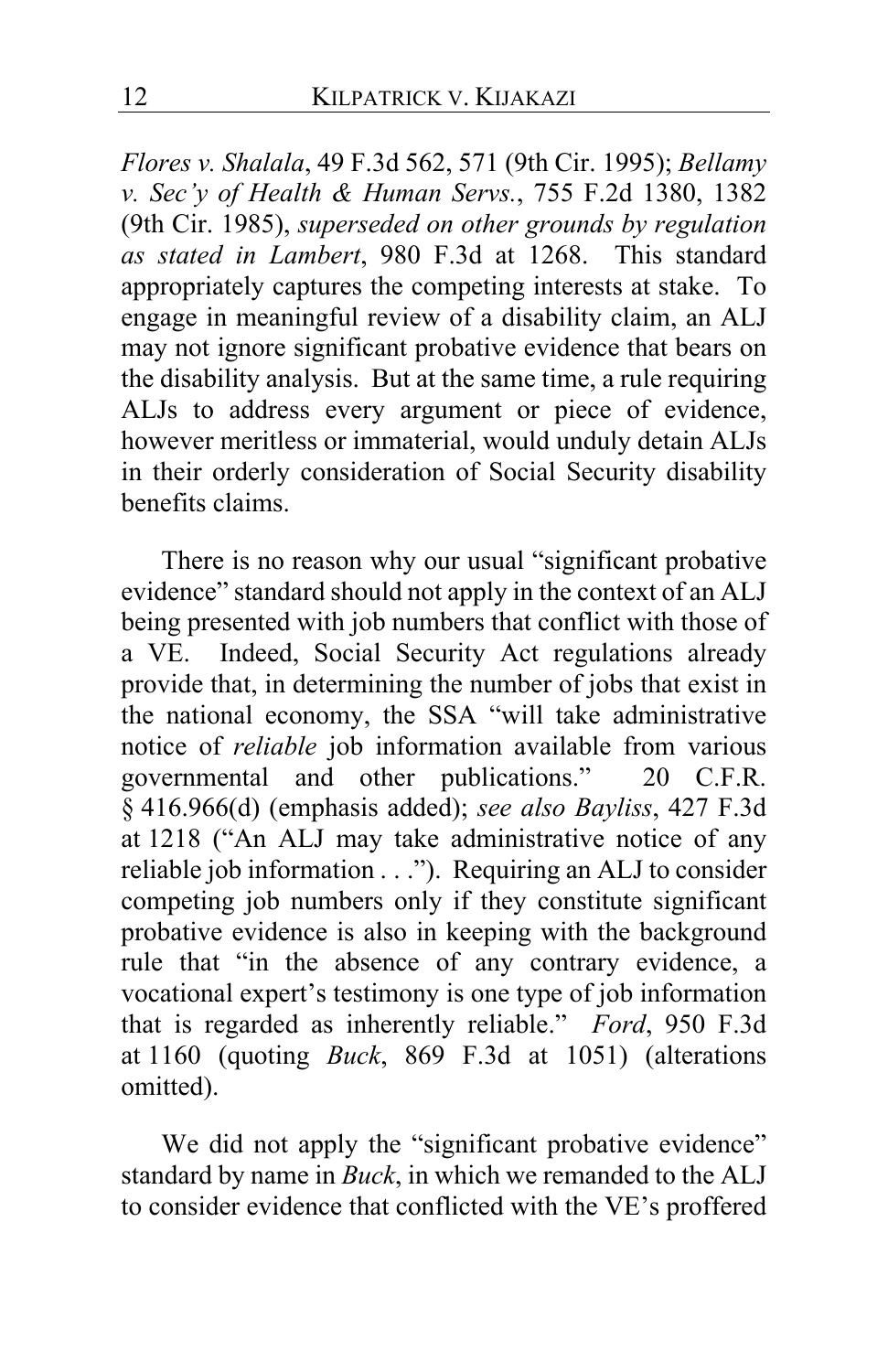job numbers. 869 F.3d at 1052. But, in that case, specific articulation of the governing legal standard was unnecessary because the competing job numbers in that case easily qualified as significant probative evidence. In *Buck*, as we recounted above, the claimant's attorneys allegedly used the same computer software as the VE and yet generated vastly different job figures. *Id.* at 1047, 1052.

While the competing evidence in *Buck* was "too striking to be ignored," *id.* at 1052, the same cannot be said here. Unlike in *Buck*, Kilpatrick's attorney did not replicate the VE's same methodology. It is thus not surprising that Kilpatrick's different approach led to different results. And there is no basis to conclude that these results qualified as significant probative evidence that the ALJ was required specifically to address. Kilpatrick's attorney, Mr. Anderson, had no identified expertise in calculating job figures in the national economy. *See Tobeler v. Colvin*, 749 F.3d 830, 834 (9th Cir. 2014) (noting that, under *Vincent*, an ALJ need not discuss evidence that a lay witness is "not competent" to provide). Kilpatrick thus acknowledges on appeal, with some understatement, that Anderson "may not have the same expertise as the vocational consultant." And Anderson's own submission to the ALJ candidly conceded that his figures "may not be completely accurate."

That concession was warranted because there are obvious reasons to question Anderson's methodology. Using 2011 data that was roughly seven years old at the time, Anderson took the total number of jobs in each OES group, divided by the number of DOT occupation titles within that group, and then multiplied it by the percentage of full-time jobs for the larger group. That required the improbable assumption (and produced the improbable result) that jobs within the same OES (here, usher and children's attendant)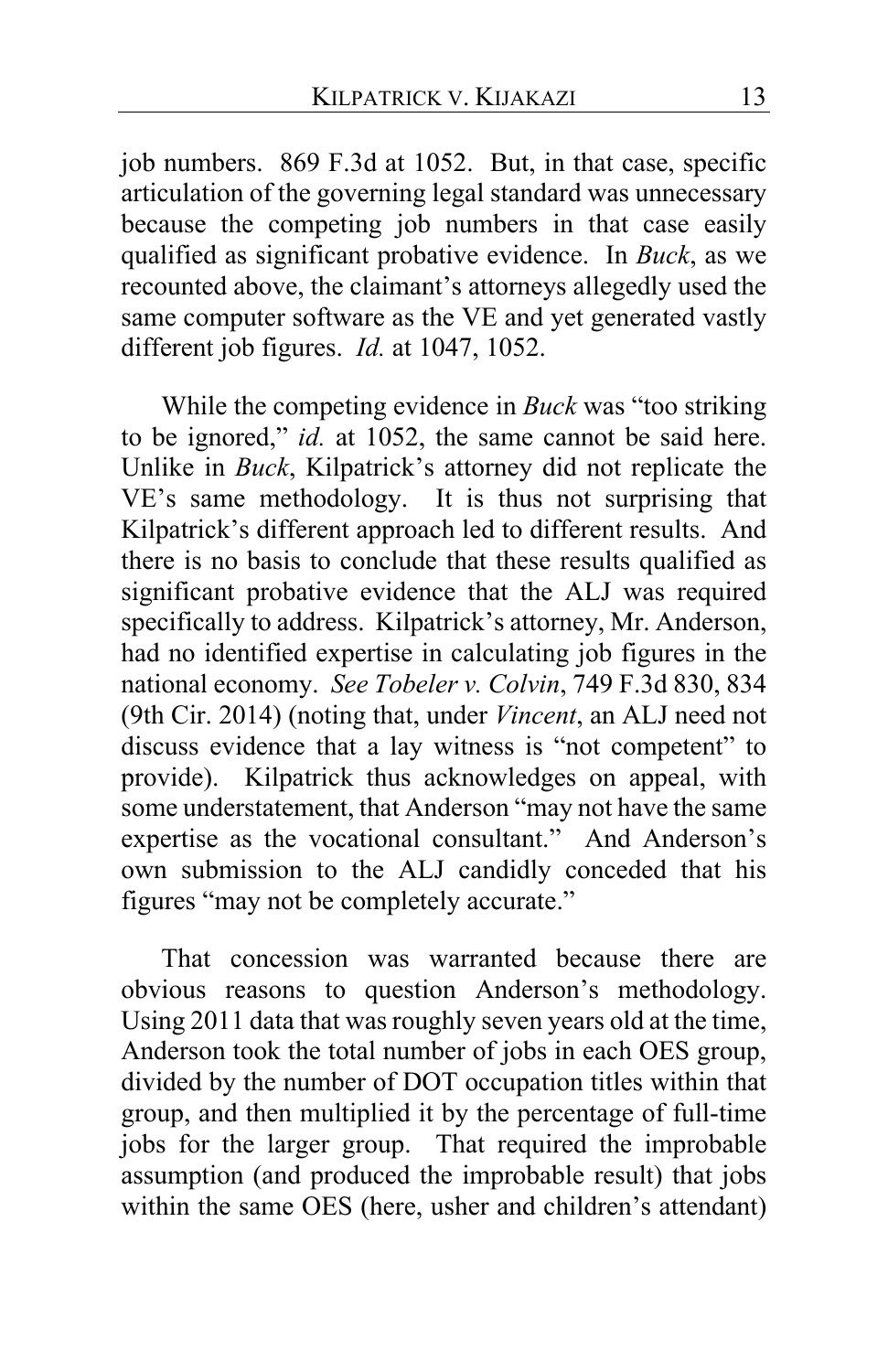all had the exact same number of full-time jobs (in this case, 6,080). The Seventh Circuit has criticized an analogous "equal distribution method" as "operat[ing] on the illogical assumption that all job titles within a particular DOT job group exist in equal numbers in the national economy." *Chavez*, 895 F.3d at 966. Kilpatrick, meanwhile, identifies no support for her counsel's approach. Under all these circumstances, Anderson's submission was not significant probative evidence, and the ALJ did not err in not addressing it.

Kilpatrick also argues that the ALJ's failure to resolve the conflict between job number estimates violated the SSA's procedural requirements. This argument lacks merit. Under Social Security Ruling 00-4p, ALJs must "[i]dentify and obtain a reasonable explanation for any conflicts between occupational evidence provided by VEs . . . and information in the *Dictionary of Occupational Titles* (DOT) ...." Social Security Ruling, SSR 00-4p. An ALJ thus may not rely on the testimony of a VE "without first inquiring whether that expert's testimony conflicts with the [DOT]." *Massachi v. Astrue*, 486 F.3d 1149, 1150 (9th Cir. 2007).

No such error occurred here. The ALJ specifically asked the VE whether his testimony conflicted with the DOT, and North confirmed it did not. The ALJ thus expressly found that North's testimony was "consistent with" the DOT. Kilpatrick provides no basis to question that determination. The only conflict in the evidence she identifies is between the VE's testimony and her counsel's competing job numbers. And for the reasons we have explained, her counsel's estimated job numbers lacked a sufficient